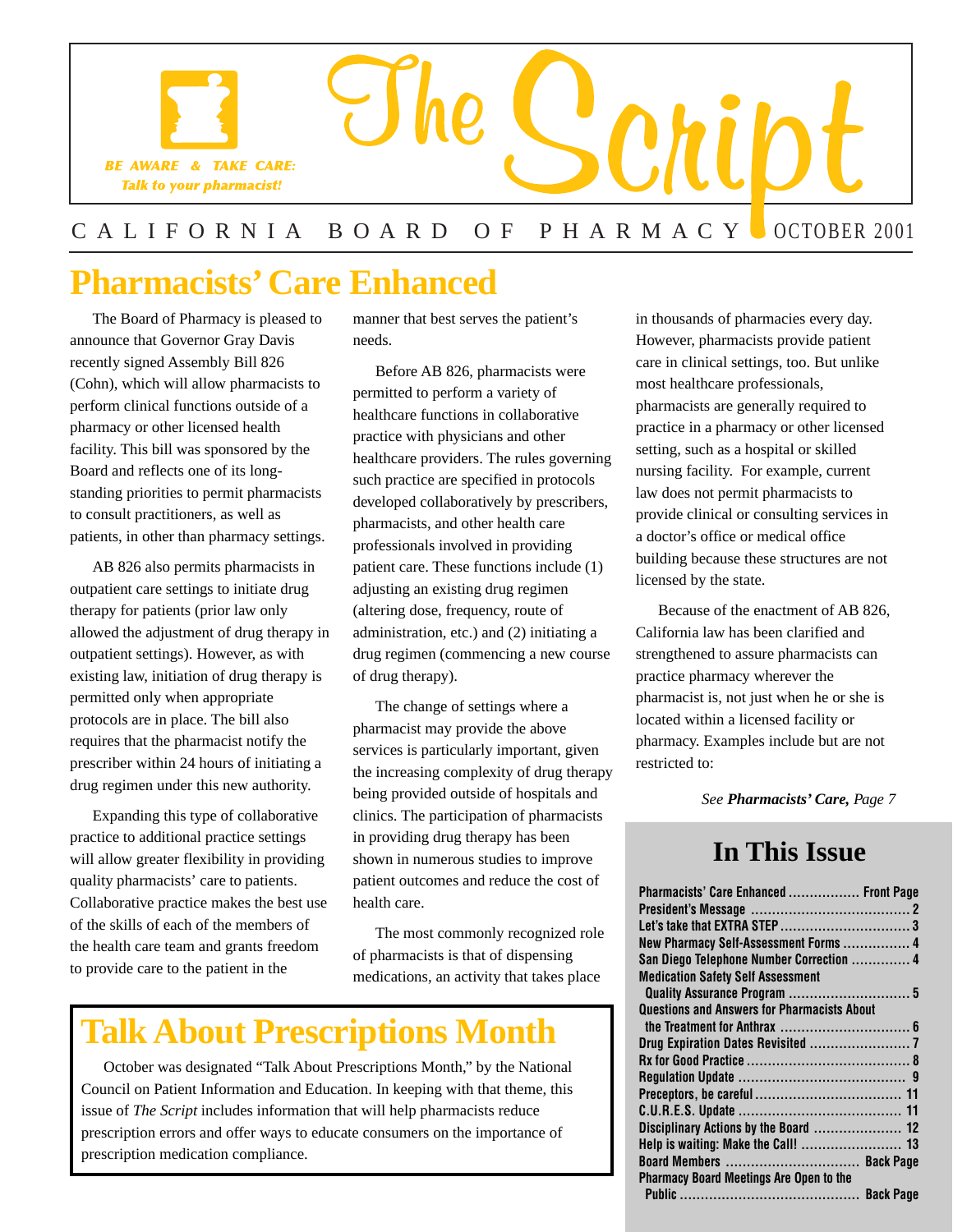

This message of *The Script* will focus largely on two issues currently being addressed by the Board: California use of the North American Pharmacist Licensure Examination (NAPLEX) and the amended regulation language for the establishment of Quality Assurance Programs in pharmacies to help prevent medication errors.

#### **NAPLEX**

At the recommendation of the Board of Pharmacy Licensing Committee, an audit of the NAPLEX was conducted under the direction of Norman R. Hertz, Ph.D., Chief Officer of Examinations for California. After completing an audit that evaluated the NAPLEX in terms of standards pertaining to job analysis, test development, cutscores, test administration, and score reporting, the audit team concluded that the NAPLEX is a valid measure of competencies essential for entry-level pharmacist practice and meets relevant psychometric standards. The Board then approved a recommendation from the Licensing Committee to support use of the NAPLEX as the California pharmacist licensing examination—contingent, however, on several conditions.

The Board's conditions include the requirement that the National Association of Boards of Pharmacy (NABP) perform a job analysis within two years and every

## **President's Message**

### **By Steve Litsey, Pharm.D., FCSHP President, Board of Pharmacy**

five years thereafter and incorporate California's 1999 job analysis in its next job analysis. The Board further requires the NABP to administer a Californiaspecific Multi-State Pharmacy Jurisprudence Examination (MPJE) using the NABP computer-based testing program.

The Board wishes to retain its Competency Committee (subject matter experts) for the development and maintenance of the MPJE question bank, to write questions for the NAPLEX, and to participate on the NAPLEX Review Committee (NRC). The Board would also require the placement of at least 8 members from the Competency Committee on the NAPLEX Review Committee and Cutscore-Setting Committee. The Board also would retain its own examination consultant to provide questions for the MPJE and NAPLEX examinations. Lastly, California must be allowed to use the "direct processing" option where an applicant submits his/her examination application directly to NABP, and NABP sends the examination results directly to the candidate.

The NABP will respond to the audit recommendations and provide documentation to the Board's Competency Committee for review and recommendation to the Licensing Committee.

If the above conditions are met, legislation then must be introduced and passed to authorize the acceptance of the NAPLEX and California's MPJE after June 1, 2002. This means that applicants

who take the California licensure exam prior to and including the June 2002 examination will be subject to the preexisting testing requirements.

Legislation is also required to authorize the transfer of a pharmacist license from another state, based on specified conditions which include the passage of the NAPLEX and California's MPJE after June 1, 2002. And legislation must be passed adjusting the application fee for pharmacist licensure accordingly.

#### **Quality Assurance Program**

The Board is pursuing a Quality Assurance Program (QAP) regulation to support each pharmacy's procedures for managing quality related to the prevention of medication errors. In response to the comments received concerning the initially proposed regulation language, revised language has been put out for a 15-day comment period and posted on the Board's web site.

#### **Other Issues**

At the Board's request, routine pharmacy inspections by Board inspectors were renewed on July 1, 2001, with an emphasis on education and prevention of violations. The Board is also supporting the introduction and passage of proposed legislation increasing the standards for pharmacies engaged in sterile compounding.

The Board of Pharmacy website at <www.pharmacy.ca.gov> is a valuable source of information. Topics include Licensure Verification, Licensee Information, Application Info, What's New, Forms & Publications, Legislation & Regulations, Frequently Asked Questions and more. I encourage you to visit the website.

**www.pharmacy.ca.gov.**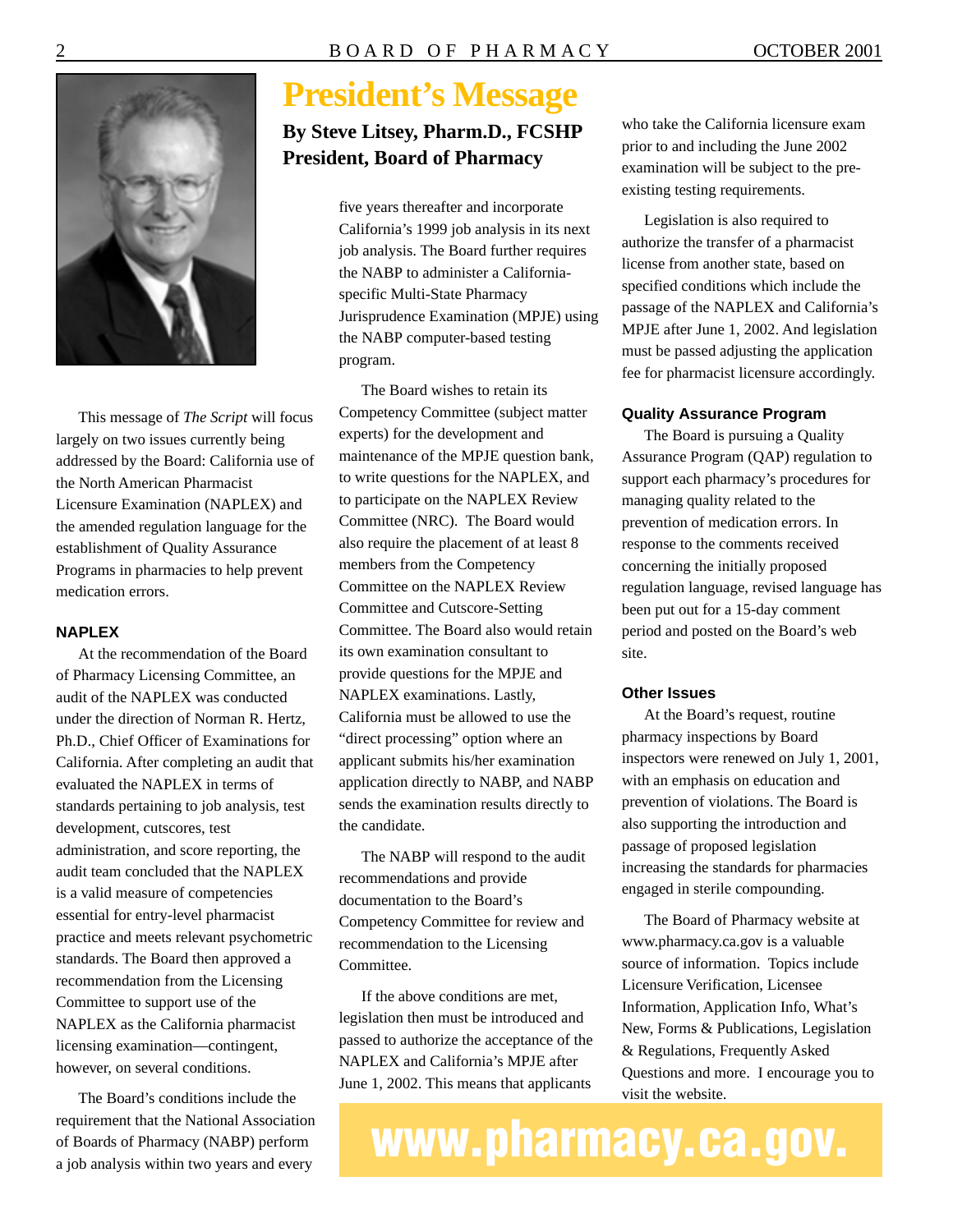## **Let's take that EXTRA STEP!**

The Institute for Safe Medication Practices has generously given their permission for the Board to reprint the following information, which was taken from the ISMP MEDICATION SAFETY ALERT! Volume 6, Issue 14, July 11, 2001.

#### **Patient safety is all about taking that extra step.**

Problem: We're often reminded of medication errors that have been prevented by healthcare practitioners who are diligent enough to fully investigate situations that "just don't seem right," even after there's been an initial confirmation by an authoritative source.

Taking this "extra step" can often prevent patient harm. Such a case was reported last week. A patient with several medical conditions, including glaucoma and diabetes, was admitted to a hospital with medication orders that included "glucose control solution one-drop to left eye twice a day." Since this substance is actually used to verify proper functioning of glucose monitoring devices, the pharmacist questioned the nurse and prescriber, both of whom stated "that's what the patient uses at home." **The pharmacist then took the time to question the patient directly.** Indeed, the patient said that he'd been instilling glucose control solution into his left eye at home and thought this was the correct way to use the medication, based upon instructions from his local physician. **The pharmacist, still not satisfied, telephoned the original prescriber** who indicated that, actually, timolol ophthalmic solution was to be used for the patient's glaucoma. The pharmacist later discovered that the diabetic patient, having very poor eyesight, had interchanged the glucose control solution with the timolol (both products are available in small dropper containers with yellow caps and black lettering).

Safe Practices Recommendation: When pharmacists question the appropriateness of a prescription, they may receive responses such as:

"That is what the doctor ordered." "The attending told me to order it that way."

"The patient (or Mom) says that's how they take it at home."

"It was published in recent literature (journal reference cited)."

"This is a special case."

"The patient's been titrated up to that dose."

"The patient is on a protocol."

"The dose is from the patient's old chart."

"It's on the list of meds the patient gave me."

"We always give it that way."

Don't allow such responses to dissuade you from performing additional follow up.

You might wish to post this list in the pharmacy (adding any other inappropriate answers to the list when they come up) as a reminder not to allow off-putting responses to keep you from taking that extra step.

When medication orders do not seem quite right, pharmacists, nurses, and physicians must take that "extra step" to verify an order before a medication is prescribed, dispensed, or administered to a patient. In the example cited above, the pharmacist did not just take the word of the physician, nurse, or patient, all of whom said that the prescription was accurate. During orientation of new staff, and continuing education of current staff, we must instill the thought that the "reasons" cited above are unacceptable responses if an order is questioned. Practitioners must have the support of colleagues and management to pursue

questionable medication orders until there is absolute satisfaction that the order is appropriate.

One of the most important methods for preventing medication errors is for organizations to be proactive by seeking and using knowledge from other organizations that have already experienced problems. Additionally, to make a significant impact on error prevention efforts, administrative staff and an interdisciplinary committee at each practice site should review a description of the problem, make recommendations for safe medication practices, and then take the necessary action to minimize errors.

### **I. Look-alike/sound-alike drug names, ambiguous or look-alike labeling and packaging**

#### **\* BREVIBLOC (esmolol) premixed infusion bags**

Problem: The foil outer-wrap lists the drug's identity on one side only. When the bag is turned over, its appearance is identical to the Baxter dopamine premixed bag, which is also in a foil wrap and labeled on one side only. Further, like certain other Baxter premixed products, the plastic IV bags of Brevibloc are printed in black type with red type for the drug name and strength.

Recommendation: Do not store the premixed product in patient care areas. Use the special medication labels that Baxter includes in the shipping cartons. The premixed solution should be used only if pharmacy dispenses the product for each patient after affixing the special labels to both sides of the plastic bag.

*See Let's take... Page 4*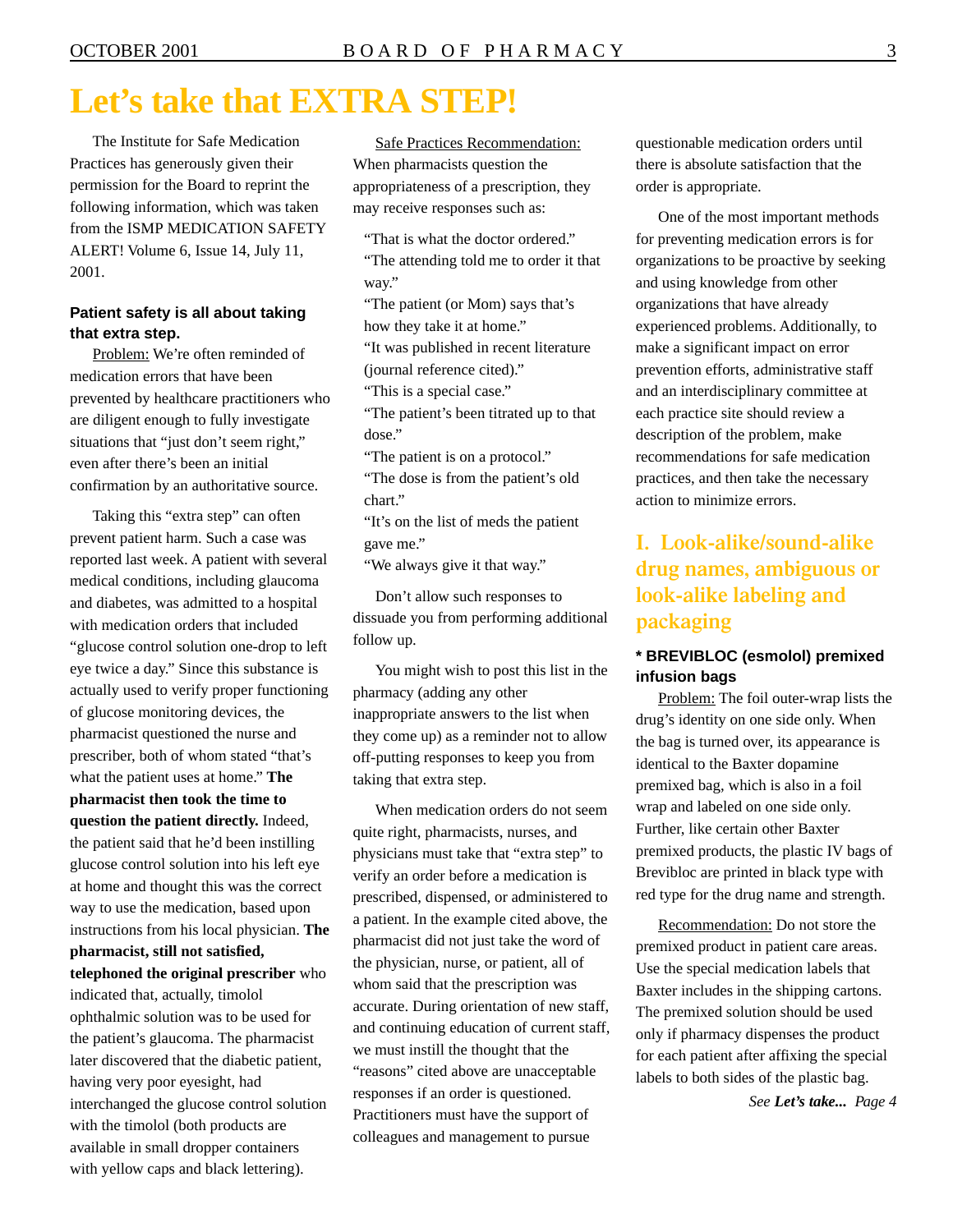### **Let's take...**

*Continued from Page 3* 

#### **\* COLAZAL** (balsalazide) and **CLOZARIL** (clozapine)

Problem: Orders for COLAZAL (balsalazide), a drug used to treat mild to moderate ulcerative colitis, could easily be confused with the antipsychotic CLOZARIL (clozapine). Colazal is available as a 750 mg tablet taken three times daily. Clozaril is available in 25 mg and 100 mg tablet strengths, but dosing can range as high as 900 mg a day, which can overlap with the tablet strength of Colazal. Also, orders for Clozaril 75 mg, written improperly with a terminal zero (75.0 mg) increase the chance of a mixup.

Recommendation: A mix-up between these drugs could be dangerous, making it critical to communicate the medication's purpose on all prescriptions for either drug. We also recommend installing alerts in your computer and

applying auxiliary labels to the drug containers.

#### **\* Glass bottles of D5W and premixed nitroglycerin bottles**

Problem: An emergency department nurse erroneously hung a bottle of plain D5W instead of premixed nitroglycerin. Both solutions are available from several manufacturers in 500 mL glass bottles. D5W is on hand to prepare admixtures of drugs such as CORDARONE (amiodarone) that are incompatible or less stable in plastic (PVC) bags. While Cordarone use is increasing in the ED and ICU, most glass bottles that nurses handle are premixed nitroglycerin, making it easy to confuse it with D5W.

Recommendation: Educate staff about the potential problem, reinforcing the importance of reading labels. A change in supplier for one of these items would decrease appearance similarities. For the

same reason, purchasing premixed nitroglycerin in 250 mL bottles and D5W in 500 mL bottles would also help. Pharmacy should prepare and send them to patient care areas when possible to ensure an added check.

#### **\* ANZEMET** (dolasetron mesylate) injection ampuls

Problem: The font size used for the name and strength of the drug on the ampul label was recently decreased by more than half and the color was changed from black on white to a light green on white. These changes make the new label nearly impossible to read. Also, the glass ampul itself has gone from fully scored (easily opened) to a "One Point Cut," which fractures if it isn't opened precisely as instructed.

Recommendations: Abbott Laboratories, who co-markets the drug with Aventis, has asked their sales force

## **New Pharmacy Self-Assessment Forms on the Way**

On September 22, the Board's regulation requiring a biennial self- assessment of California pharmacies by the pharmacistin-charge was amended to:

\* require a self assessment by the PIC in July of every odd-number year, and

\* within 30 days of a new PIC or the opening of a new pharmacy.

(Formerly the self-assessment was required to be completed in March of every odd-numbered year.)

The Board will soon be mailing to all

California pharmacies the new selfassessment form (the form is dated 1/01). Because the regulation requiring the biennial self-assessment took effect in September but requires the self assessment be completed in July, the Board asks that the PICs complete the 2001 self-assessment form as soon as they can.

During inspections in November and thereafter, the Board will reivew the new form for completion. (Please do not mail completed forms to the Board).

**www.pharmacy.ca.gov** 

## **San Diego DEA Telephone Number**  *CORRECTION*

In the July issue of *The Script,* DEA telephone numbers were published. Unfortunately, the number for the

 $\mathcal{L}$ 

San Diego office was incorrect. The correct number is (858) 616-4542, and their toll-free number is (800) 284-1152.

Please keep this number with your other DEA numbers.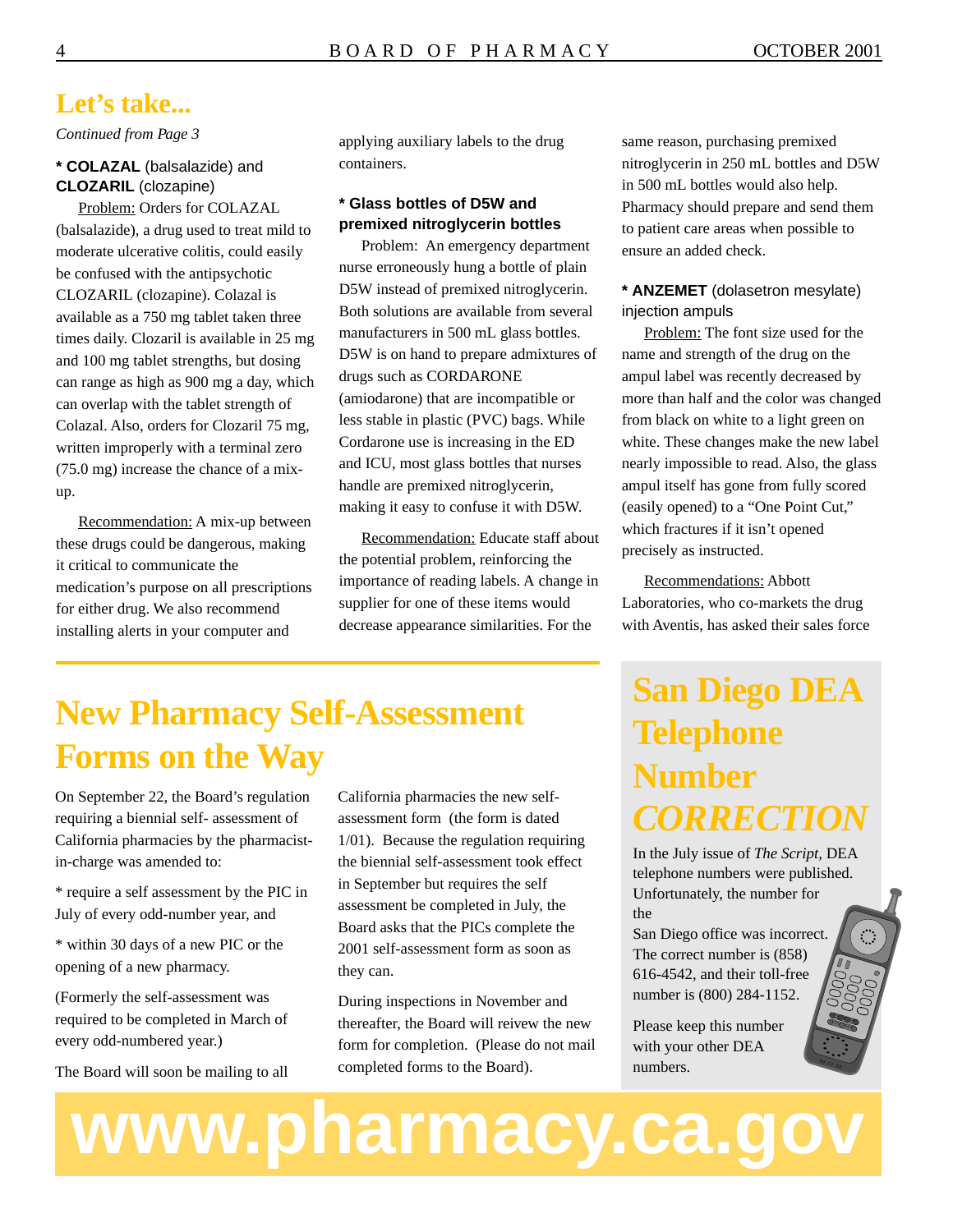to provide customers with information about the proper way to open the ampul. Aventis is promising an improved label. If problems aren't satisfactorily resolved, an alternative 5-HT3-receptor antagonist might be considered.

#### **\* OCCLUSAL-HP** and OCUFLOX (ofloxacin)

Problem: A physician prescribing via computer chose OCCLUSAL-HP (17% salicylic acid, topical) from an alphabetical product list and sent the prescription to a hospital outpatient pharmacy with directions to "use daily as directed." The patient was being treated for "pinkeye" and the physician intended to select the ophthalmic antibiotic, OCUFLOX (ofloxacin).

Recommendation: It is essential that pharmacists have information about the purpose of each prescription in order to properly advise patients and protect them from potential harm. Patient counseling can also help in detecting errors.

### **II. Dangerous abbreviations, confusing dose designations, and other unsafe ways of communicating orders**

#### **\* Verbal orders confused as dosing range**

Problem: A prescriber's telephone order for XANAX (alprazolam) 0.125 mg prn was misheard by a nurse as "Xanax .1 to 5 mg" and transcribed as a dose range of "Xanax .1 - 5 mg prn."

Recommendation: Use computerized screening of orders to prevent excessive medication doses. Place limitations on verbal orders and be sure staff is aware of this potential problem. When intended, dose ranges should always be associated with specific clinical parameters.

#### **\* Errors due to misinterpreting dangerous dose expressions and abbreviations**

Problem: Misinterpretation of "naked" decimal points and other dangerous dose expressions and abbreviations continue to harm patients. A 9-month-old baby girl died after the baby's physician prescribed morphine ".5 mg IV" and the unit secretary transcribed the order by hand onto a medication administration record (MAR) as "5 mg." An experienced nurse followed the directions on the MAR and gave the baby 5 mg of IV morphine initially and another 5 mg dose two hours later, leading to the fatality.

Recommendation: A link to a table of dangerous abbreviations and dose expressions most often associated with misinterpretation and patient harm (as reported to the USP-ISMP Medication Errors Reporting Program) is available on our web site with the May 2, 2001 issue of this newsletter. Please use this

list to establish and enforce a list of abbreviations and dose expressions that should never be used. The Joint Commission on Accreditation of Healthcare Organizations has agreed to publish an issue of Sentinel Event Alert regarding dangerous abbreviations and dose designations.

#### **III. Other troublesome items**

#### **\* Fentanyl transdermal**

**systems:** Prescribers trying to manage patients with acute pain have occasionally recommended fentanyl transdermal systems to opiate-naive patients, which could lead to tragic outcomes. Even when patients are opiate tolerant, incorrect conversion from an oral opiate to fentanyl patches, difficulty titrating doses, combined oral-topical therapy, and variability in absorption have led to opiate overdoses. Dosing should not exceed 25 mcg/hr in opiate-

*See Let's take... Page 10* 

## **Medication Safety Self Assessment Quality Assurance Program**

The Institute for Safe Medication Practices (ISMP) provides the nation's community pharmacies with the *ISMP Medication Safety Self AssessmentTM for Community/Ambulatory Pharmacies*. This comprehensive tool is designed to help pharmacists, pharmacy technicians, managers, and owners assess the safety of medication practices in their pharmacy, identify opportunities for improvement, and compare their experiences with the aggregate experiences of demographically similar community pharmacies around the nation.

The Board of Pharmacy encourages community/ambulatory pharmacies to participate in this program as part of their ongoing quality improvement activities, and hopes that they will submit their findings anonymously to ISMP so that a national baseline of community pharmacy efforts to enhance medication safety can be established.

Confidentiality is a priority and ISMP has taken all available precautions to protect the data and to assure that your responses cannot be traced to an individual or specific company.

Information about this important program is available at [www.ismp.org.](www.ismp.org)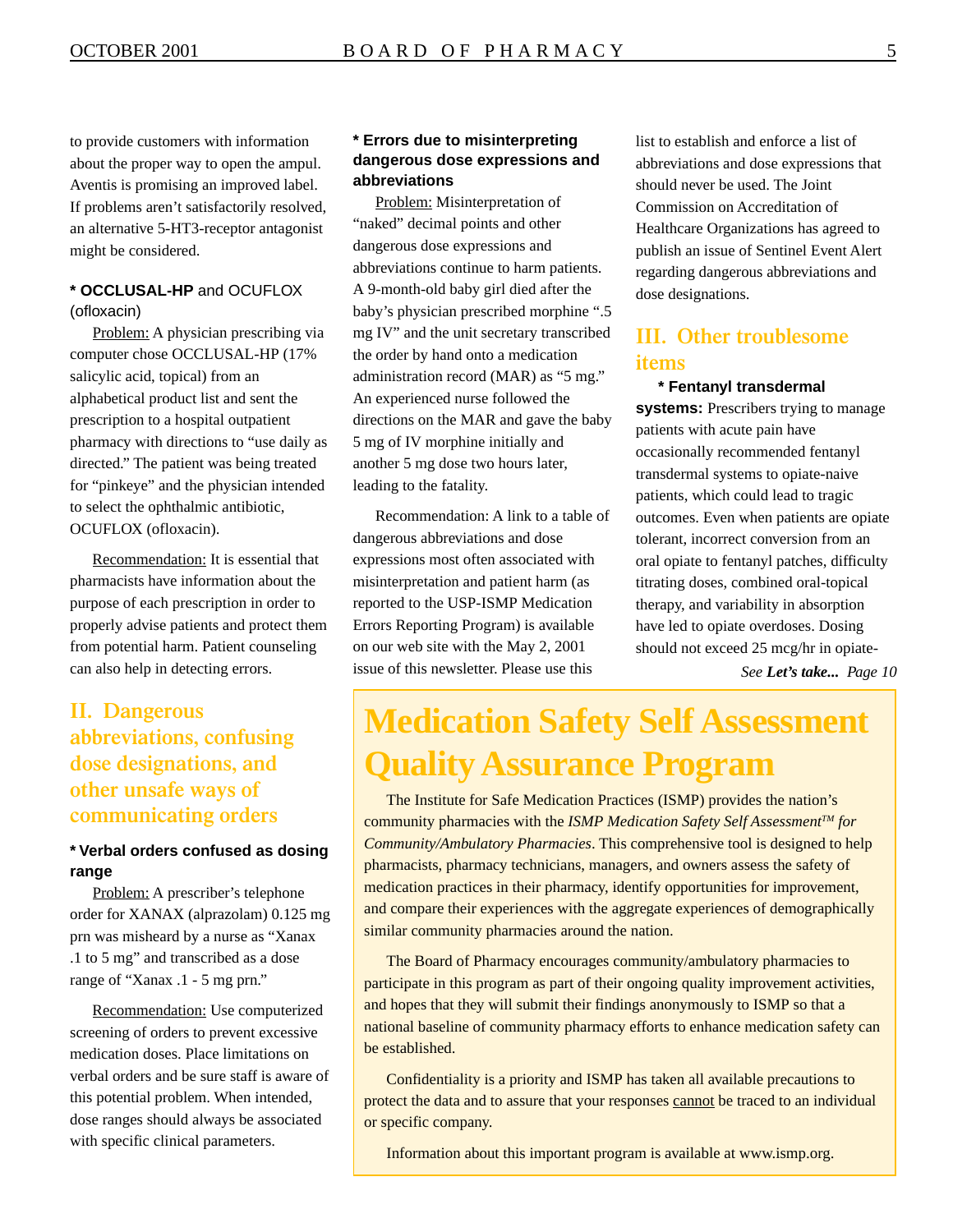# **Questions and Answers for Pharmacists about the treatment for Anthrax**

**by:** 

### **School of Pharmacy, University of California San Francisco Mary Anne Koda-Kimble Pharm.D., Dean**

**California Poison Control System, UCSF School of Pharmacy Stuart E. Heard, Pharm.D., Executive Director** 

#### **Q What is anthrax and how is it transmitted?**

**A** Anthrax is a disease caused by an infection from the sporeforming bacterium *Bacillus anthracis.* It most commonly occurs in animals (sheep, goats, cattle), but can occur in humans if exposed to infected animals or the spores of the bacteria. This has been considered one of the agents or weapons for a bioterrorist attack. Direct contact to the spores through contaminated powders in mail has become the main concern for human infections since the terrorist attacks on the United States. The inhaled form of Anthrax is the most deadly and initial symptoms are similar to having a common cold. Anthrax can also cause a less serious skin infection if abraded or cut skin is exposed to the spores. Fortunately, it takes a dose of at least 8,000 spores to infect a human with inhalation, the disease in not contagious( It is not transmitted from person to person), and is treatable if antibiotics given early after

exposure. Therefore, the people at greatest risk are those who directly handle and inhale contaminated powders.

### **Q What is the approved treatment for Anthrax?**

**A** Anthrax can be treated by any of three types of antibiotics. These include fluoroquinolones (ciprofloxacin-Cipro®), tetracyclines, and penicillins. Patients who have inhaled the spores must be treated before they have symptoms of the disease for the best prognosis. Ciprofloxacin has been widely publicized for the prevention of pulmonary disease, due in part to the Centers for Disease Control and Prevention recommendations. Consequently, significant public demand for ciprofloxacin has created the potential for depleting pharmacy stocks.

**Q Should patients ask their physicians to write a prescription for cirpofloxacin or other antibiotics to treat Anthrax?** 

**A** No. The widespread prescribing of these antibiotics could lead to the development of drug-resistant bacteria and reduce the effectiveness of these antibiotics to treat other serious infections. Considering that the recommended duration of Anthrax prophylaxis is 60 days, this potential for development of resistance is great. In addition, the antibiotics used to treat Anthrax may be associated with serious side effects and significant drug interactions.

### **Q If we have a major attack with Anthrax, how can we obtain enough antibiotics to respond?**

**A** The government has created the National Pharmaceutical Stockpile Program. They can ship large stockpiles of antibiotics to any area of the country within 12 hours following notification of an attack.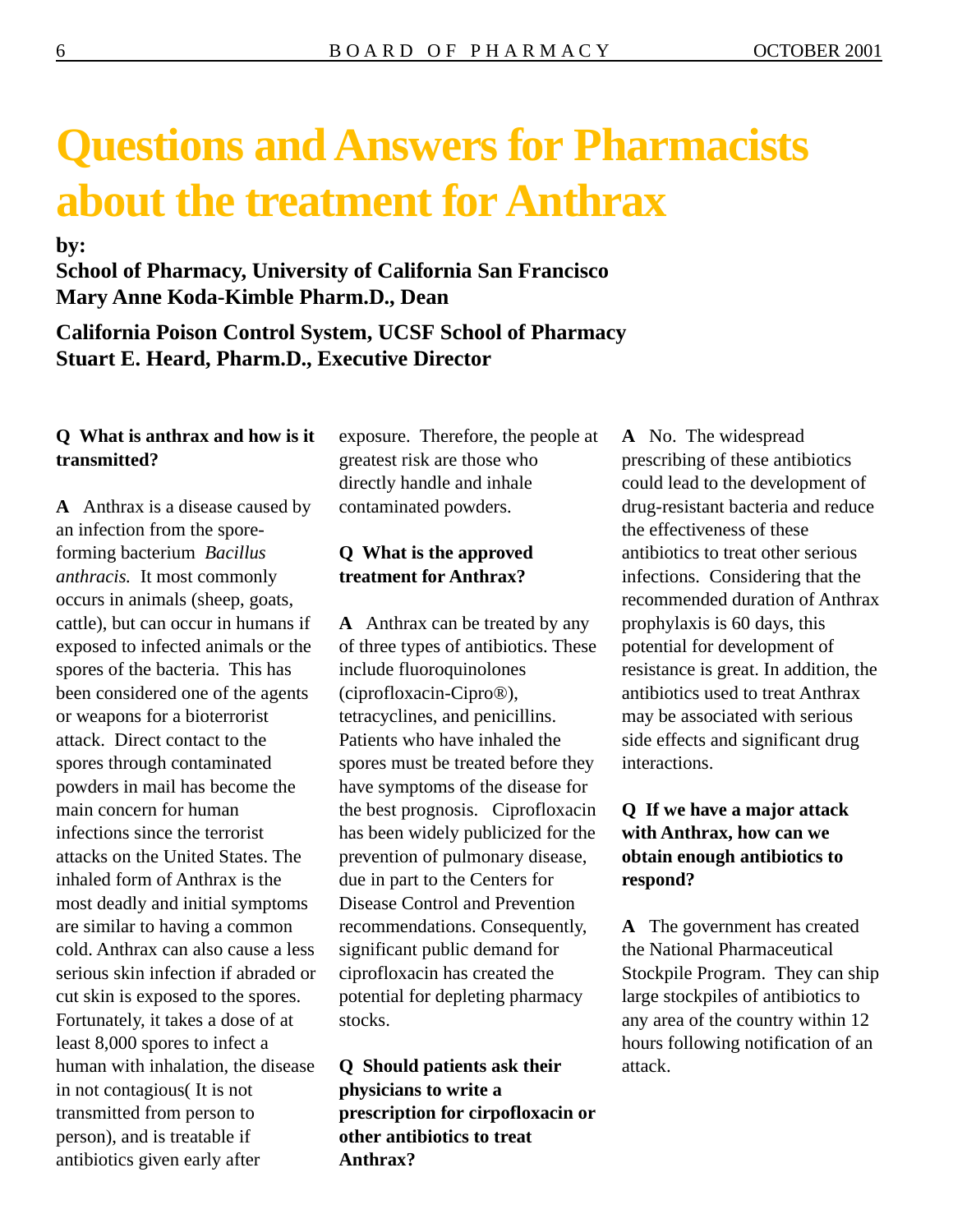#### **Q Where can I get more information on Bioterrorism?**

**A** There are several local, state and federal governmental agencies and other private groups that provide updated information on the internet. Two useful links for pharmacists include: *<www.bt.cdc.gov>* (The CDC Bioterrorism Preparedness and Response Program—includes link to the National Pharmaceutical Stockpile Program and the Health Alert Network that serves as an early warning system and share guidelines on how to respond to a threat—e.g., receiving a suspicious package or unknown powder) and *<www.hopkins>[biodefense.org](https://biodefense.org)* (The Johns Hopkins University Center for Civilian Biodefense Studies includes link to the *JAMA*  Consensus Statements on Medical Management of bioterrorism agents).



### **Pharmacists' Care**

*Continued from Page 1* 

- \* Adjusting the dosages, forms, or combinations of drugs for patients with complex drug therapies to maximize the benefit and reduce undesirable side-effects of drug therapy;
- \* Reviewing the medications prescribed for a patient to identify drugs that duplicate effects, cause dangerous interaction effects, and/or eliminating unnecessary drugs;
- \* Educating patients about how, when, and under what circumstances (with food, without food, etc.) to take their drugs; and
- \* Conducting compliance programs to ensure that patients adhere to the drug regimen that has been prescribed.

Asthma, high blood pressure, diabetes, AIDS, and pain are examples of chronic conditions with complex drug therapy for which clinical pharmacists provide services.

AB 826 becomes effective January 1, 2002, and the exact language of the new law will be published in the January 2002 issue of *The Script.* 

## **Drug Expiration Dates Revisited**

The Board received many inquires and requests for clarification of the July issue of *The Script* article on drug expiration dates. The following information is taken directly from the Fourth Supplement, USP 24-NF 19:

...The expiration date limits the time during which the article may be dispensed or used. Where an expiration date is stated only in terms of the month and the year, it is a representation that the intended expiration date is the last day of the stated month. The beyond-use date is the date after which an article must not be used. The dispenser shall place on the label of the prescription container a suitable beyond-use date to limit the patient's use of the article based on any information supplied by the manufacturer and the *General Notices and Requirements* of this pharmacopeia. The beyond-use date placed on the label shall not be later than the expiration date on the manufacturer's container.

...For nonsterile solid and liquid dosage forms that are packaged in single-unit and unit-dose containers, the beyond-use date shall be one year or less, unless stability data or the manufacturer's labeling indicates otherwise. For all other types of nonsterile dosage forms, the beyond-use date is one year or the time remaining of the expiration date, whichever is less.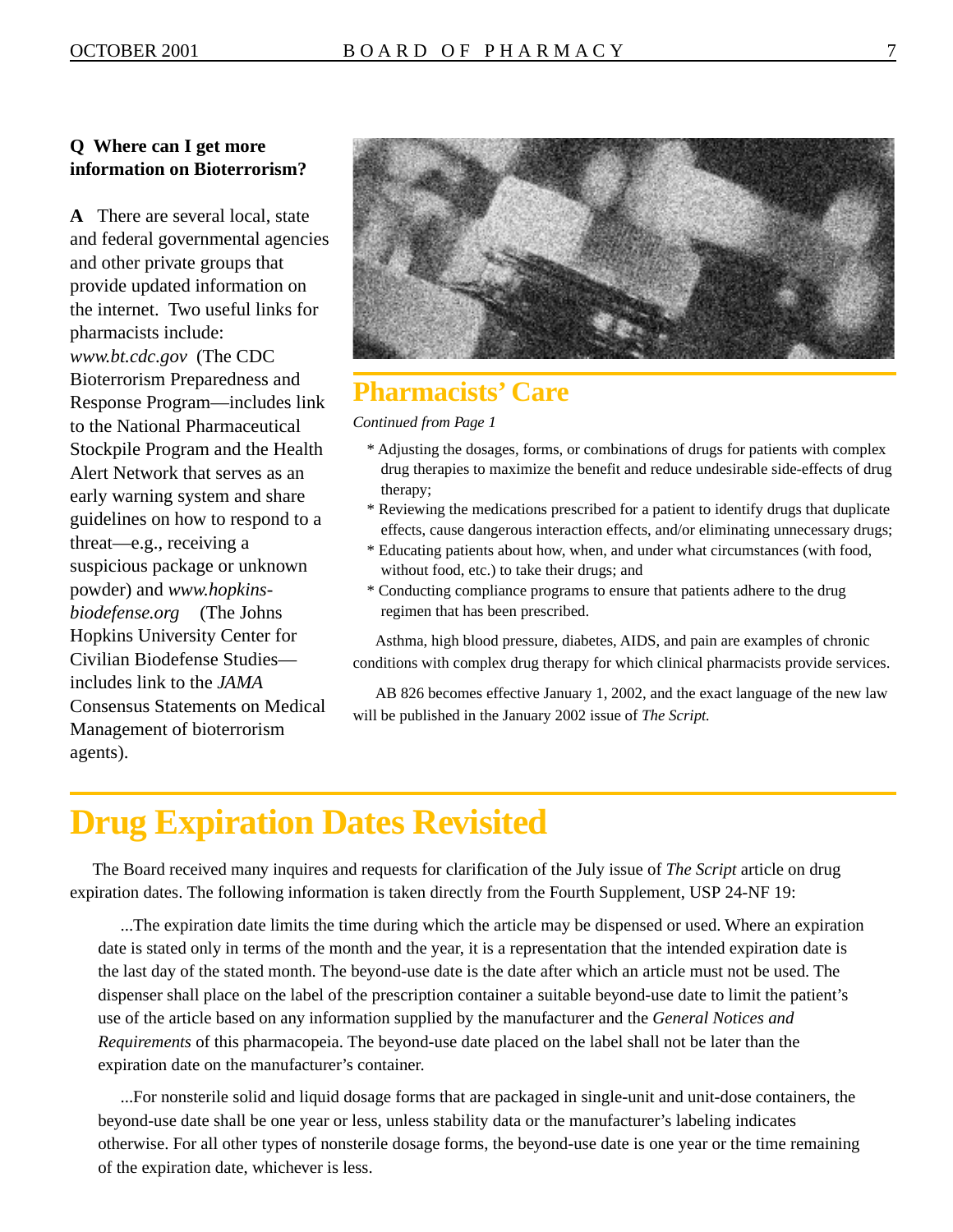

*In day-to-day pharmacy practice, unusual situations sometime occur, generating questions. So to help our licensees with questions whose answers may or may not be found in the pharmacy law book, "Rx for Good Practice" will be featured in each issue of* **The Script.** *If you have a question you would like to see answered in this column, please fax your question to* **The Script** *at (916) 327-6308 or e-mail it to the editor at* **[hope\\_tamraz@dca.ca.gov.](mailto:hope_tamraz@dca.ca.gov)** 

Occasionally, our answers to your questions generate more questions and require subsequent clarification. One of those dealt with the question:

**QWhen transferring a prescription from one pharmacy to another, is it OK for a pharmacy technician to simply fax a copy of the computergenerated label to another pharmacy without talking to the pharmacist?** 

A The answer to that question is: No.<br>
Only pharmacists are permitted to transfer prescriptions from one pharmacy to another. Unfortunately, in the July issue of *The Script*, the editor also added that procedures in the references cited did not include "faxing a copy of the computer label to the receiving pharmacy." If you checked out all those references, you noted that none of them say that you can fax a label to the receiving pharmacy, nor does it say you cannot. So the answer given in the July newsletter should not be interpreted as meaning that you cannot fax the label to the receiving pharmacy. If you do fax a label, remember that the label must be in compliance with all the requirements of CCR 1717(f).

Another question In the July 2001 issue of *The Script* that provoked additional information was:

### **QWhat are the rules about the disposal of expired drugs or prescription drugs that are returned to the pharmacy by patients?**

A In addition to our previous answer,<br>
we'd like to include the following information related to **controlled substances**. Title 21 of the Code of Federal Regulations Part 1307.21 directs anyone wishing to dispose of controlled substances to request assistance from the nearest DEA Special Agent in Charge. While the previous article listed the only DEA-approved California reverse distributor, your DEA agent can provide an extensive list of out-of-state companies that may be contacted for pharmaceutical waste disposal.

#### **QIs it still a requirement that the physician MUST hand-write all Schedule III, IV and V prescriptions?**

**A** Please refer to the January 2001 issue of *The Script*, page 8. There you will find a chart indicating the items to be handwritten by the prescriber of a Schedule III or IV prescription:

- \* The date
- \* Prescriber's signature
- \* Patient's name
- \* Drug's name, quantity
- \* Quantity and directions for use

Schedule V prescriptions require that only the prescriber's signature and the date be hand-written (Health & Safety Code 11164[b]).

**QCan a pharmacist fill a Schedule III-V prescription that was faxed to the pharmacy from a doctor's office?** 

**Parish** Yes, and the fax must contain a telephone number with which to verify that the prescription came from the presciber (Business & Professions Code 4040[c]).

### **QIs it a California requirement to record the DEA number of the pharmacy transferring a prescription for a non-controlled drug?**

A No. California regulations<br>
California Code of Regulations 1717[f]) do not require the recording of DEA registration numbers when transferring prescriptions for noncontrolled drugs nor do federal regulations.

Recording the DEA numbers of both the transferring and receiving pharmacy is required when transferring Schedules III, IV, and V prescriptions (21 CFR  $1306.25[a][1][ii]$  and  $[b][v]$ .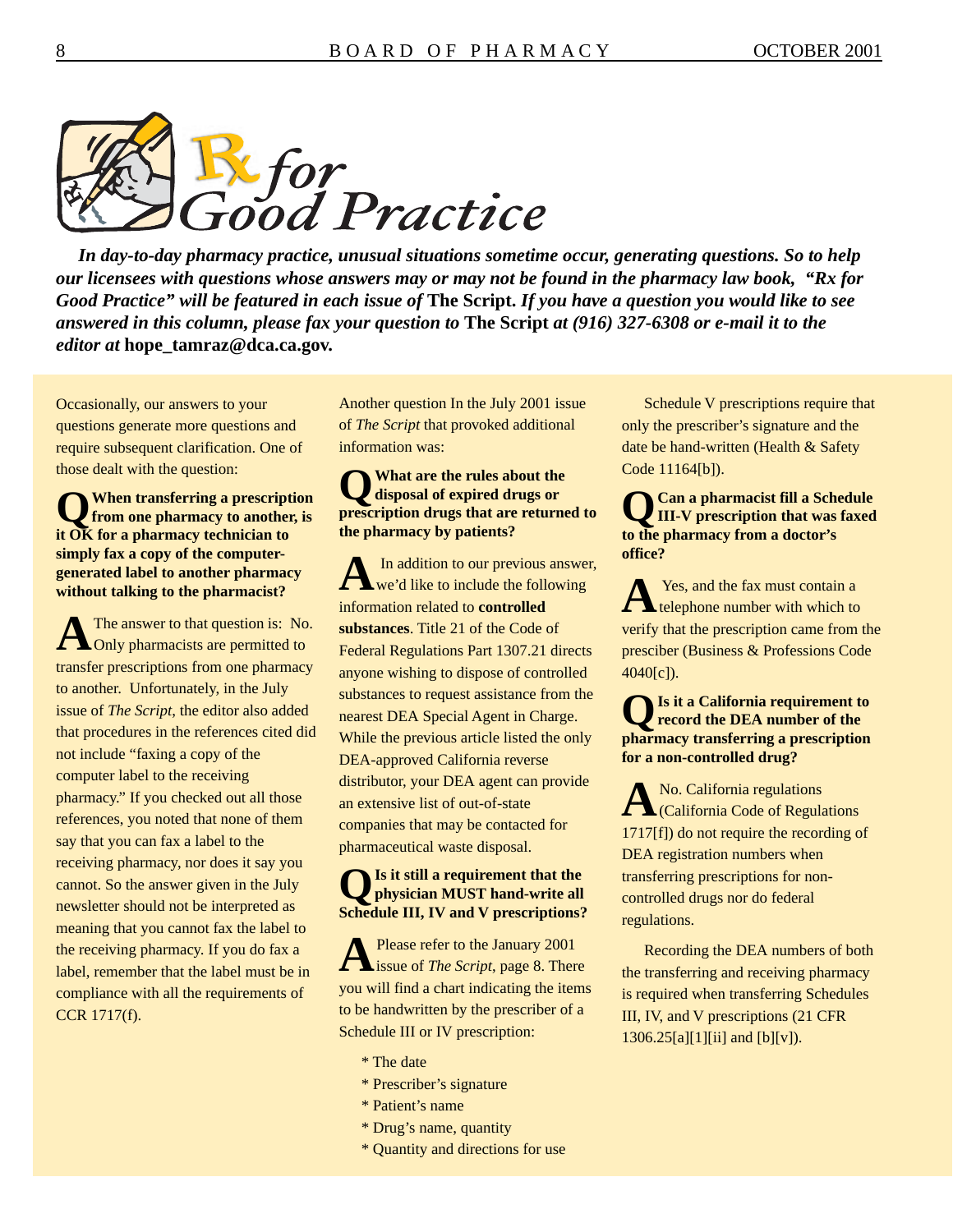## **Regulation Update**

This article contains additions to Division 17, Title 16, of the California Code of Regulations. For your convenience, these regulations can be cut out and saved until their publication in the next issue of the Pharmacy Law.

#### **1715 Self-Assessment of a Pharmacy by the Pharmacist-in-Charge**

(a) The pharmacist-in-charge of each pharmacy as defined under section 4029or section 4037 of the Business and Professions Code shall complete a selfassessment of the pharmacy's compliance with federal and state pharmacy law. The assessment shall be performed before July 1 of every odd-numbered year. The primary purpose of the self-assessment is to promote compliance through selfexamination and education.

(b) In addition to the self-assessment required in (a), the pharmacist-in-charge shall complete a self-assessment within 30 days whenever:

(1) A new pharmacy permit has been issued, or

(2) There is a change in the pharmacistin-charge, and he or she becomes the new pharmacist-in-charge of a pharmacy.

(c) The components of this assessment shall be on Form 171-29 (Rev 1/01) entitled "Community Pharmacy and Practice Self-Assessment (Includ-ing Hospital Pharmacy That Dispenses Prescriptions)" or Form 171-30 (Rev 1/ 01) entitled "Hospital Inpatient Pharmacy and Practice Self-Assessment" which are hereby incorporated by reference to evaluate compliance with federal and state laws and regulations regarding: facility condition and security, drug stock, posting of certificates and notices,

pharmacist-in-charge obligations, intern pharmacist activities, pharmacy technician activities, general pharmacy practice, corresponding responsi-bility for filling controlled substances provisions, prescription labeling and dispensing, refill authorization, prescription transfers, confidentiality of prescriptions, record keeping requirements for all dangerous drugs, record keeping require-ments for controlled substances, automated dispensing devices, repackaging for use by the pharmacy, compounding unapproved drugs for future use or prescriber office use, electronic transmission of prescriptions.

(d) Each self-assessment shall be kept on file in the pharmacy for three years after it is performed.

#### **1717.3. Preprinted, Multiple Checkoff Prescription Blanks**

(a) No person shall dispense a controlled substance pursuant to a preprinted, multiple checkoff prescription blank.

(b) A person may dispense a dangerous drug, that is not a controlled substance, pursuant to a preprinted, multiple checkoff prescription blank and may dispense more than one dangerous drug, that is not a controlled substance, pursuant to such a blank if the prescriber has indicated on the blank the number of dangerous drugs he or she has prescribed.

 (c) "Preprinted, multiple checkoff prescription blank," as used in this section means any form listing more than one dangerous drug where the intent is that a mark next to the name of a drug i.e., a "checkoff," indicates a prescription order for that drug.

**QCan physicians prescribe drugs, including controlled substances, for themselves or their family members, and are those prescriptions restricted by the physician's scope of practice?** 

A physician **cannot** write a controlled substance prescription for himself (H&SC 11170). He or she must refer to another physician for CS prescriptions and should refer to another physician for other dangerous drug prescriptions. The other physician would be responsible for the prescription record keeping.

A physician can write prescriptions for family members **only** if there is a physician/patient relationship, if the prescription is for a legitimate medical purpose, a good faith examination performed, and appropriate records kept. Additionally, prescriptions always must be within the prescriber's scope of practice.

However, in cases where a physician prescribes a controlled substance for a family member in an emergency situation, the prescription should be for no more than just enough to last until the family member is able to see his or her regular physician for subsequent care.

Always refer to the Standard of Practice, and your own professional judgment.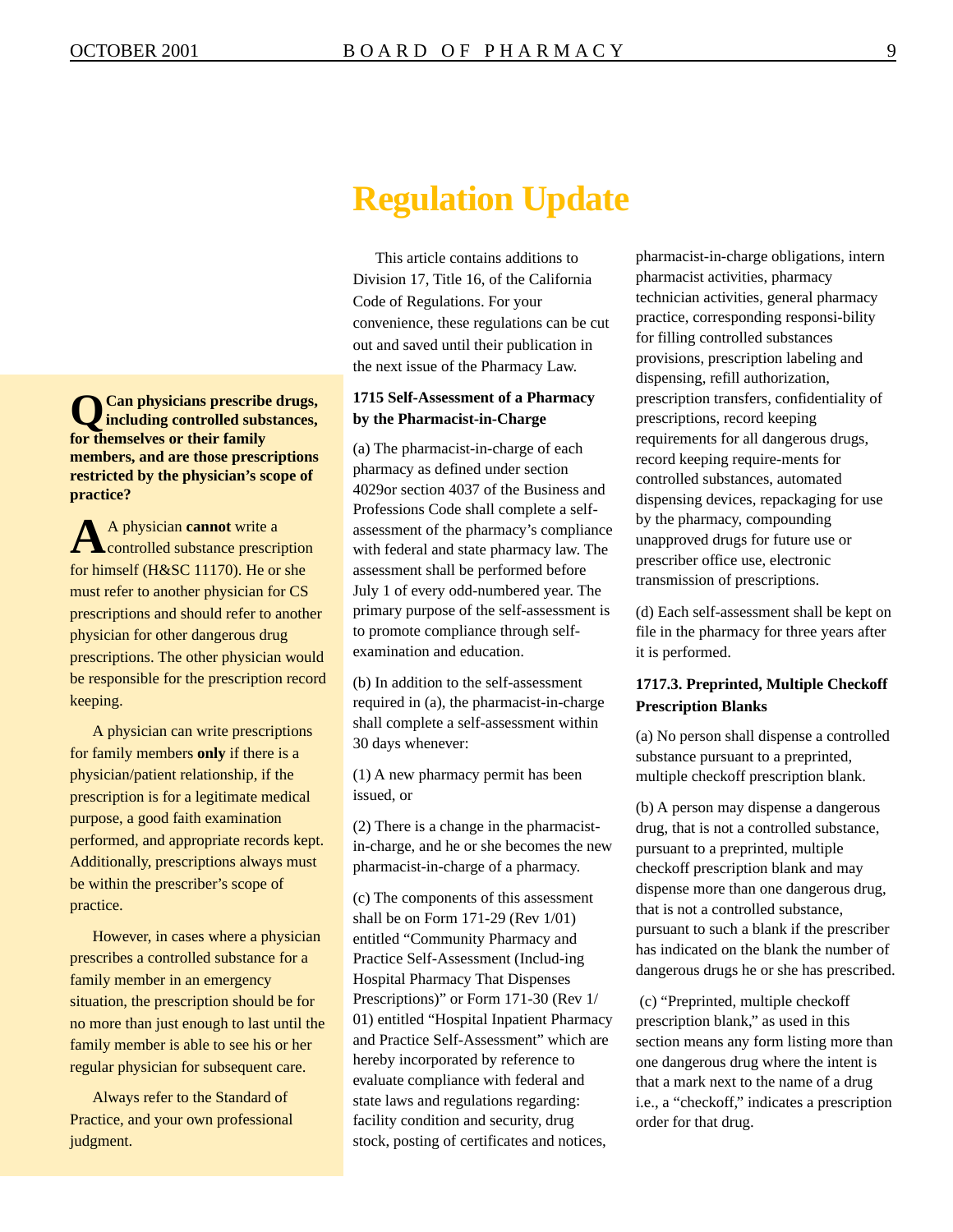### **Let's take...**

#### *Continued from Page 5*

naive patients. Fentanyl patches are best reserved for opiate-tolerant patients with chronic pain. Base the initial dose on the total daily dose, route, potency, and characteristics of the drug the patient has been taking previously, narcotic tolerance, and the patient's general condition. New prescriptions should be accompanied by a dose calculation sheet and verified by a pharmacist.

**\* Bowel prep drugs pose problems in renal patients:** 

Serious consequences to renal patients may go unrecognized when doses for some bowel preparations are too high. Fleet products such as Fleet enemas and Fleet Phosphosoda contain more than 160 mM of phosphate per dose. Magnesium, in magnesium citrate solution and milk of magnesia, can accumulate in a patient with renal dysfunction. These items often are maintained in floor stock and treated with impunity. Special precautions are needed to alert nurses to contraindications for renal patients. Information on electrolyte content of each product should be listed clearly on floor stock items along with a warning that the product may cause problems for patients with renal impairment. Restricted access may be necessary to limit removal of doses from automated dispensing systems prior to a pharmacist's clinical review of the order. During order entry, computer systems should warn practitioners about electrolyte content when these agents are about to be used for patients with decreased renal function.

**\* Errors of Omission:** Medication errors are hard to detect, but some that occur during the prescribing phase may be especially elusive and elicit controversy as to whether they are truly an error or an acceptable difference in professional judgment.

Errors of omission are less obvious when prescribers fail to order medications for which there are evidence-based studies documenting significant reduction in morbidity or mortality. Pharmacists can play a pivotal role in the application of evidence-based knowledge by actively reviewing applicable research, disseminating the information to the medical staff, and establishing clinical monitoring functions for selected outcomes. Daily pharmacists' interactions with prescribers (for inpatients) should be face-to-face to assist in the selection of appropriate drug therapy, including those prescribed at discharge. Pharmacists should document interventions and share aggregate results with prescribers to generate ideas for improvement.

#### **Safety Briefs**

- \* There is a developing nomenclature issue with LANTUS (insulin glargine [rDNA origin]) a new insulin product approved for use in both type 1 and type 2 diabetes mellitus. Lantus was approved last year but was marketed in May of this year by Aventis. Lantus is administered subcutaneously once daily at bedtime. Unlike other insulins, it maintains a relatively constant blood level over 24 hours with no pronounced peak. In ISMP's May 3, 2000 issue, they expressed concern that oral or written orders for Lantus may be mistaken as "Lente" insulin, which has a more rapid effect and shorter duration of activity. Last week ISMP received its first error report. A diabetes educator suggested Lantus as a good alternative for a difficult-to-control diabetic patient. The primary physician, unfamiliar with Lantus, prescribed Lente insulin instead. The patient was not harmed. A special advisory to prescribers should be considered.
- \* Wrong time errors are also possible

as Lantus is given at bedtime, not in the morning like other insulins. If the drug is simply ordered "daily," those administering the drug may assume it should be given in the morning. Keep in mind too that prescribers have been known to designate the type of insulin by using the associated one-letter-abbreviation currently appearing on insulin vials. For example, 16 units of Lente insulin is sometimes written as "L - 16 units." Since Lantus also begins with an "L," it's possible that mixups with Lente insulin may occur in this way. One hospital has decided to place stickers on the Lantus vial to warn nurses about the differences.

\* ISMP first reported the potential for confusion between SERZONE (nefazodone), an antidepressant, and SEROQUEL (quetiapine), used for psychotic disorders, in their November 5, 1997 issue. Since then, reporters have informed USP and ISMP of 17 actual errors where a patient received one drug for the other. There are several confounding similarities. The names look quite similar when poorly handwritten. They have the same SER- prefix, so the drugs may be stored near one another or appear together on a computer monitor during order entry. Both drugs share 100 mg and 200 mg strengths and both are packaged in containers holding 60 tablets. Also, both are used in mental health, and have dose ranges and administration frequencies that often overlap. There are some reports of sedation or dizziness when Seroquel was dispensed instead of Serzone and decompensation of mental status when Serzone was given instead of Seroquel.

Further, there are many potentially dangerous drug interactions with Serzone. There are reports of serious, sometimes fatal, reactions when patients receiving monoamine oxidase inhibitors are given drugs with pharmacologic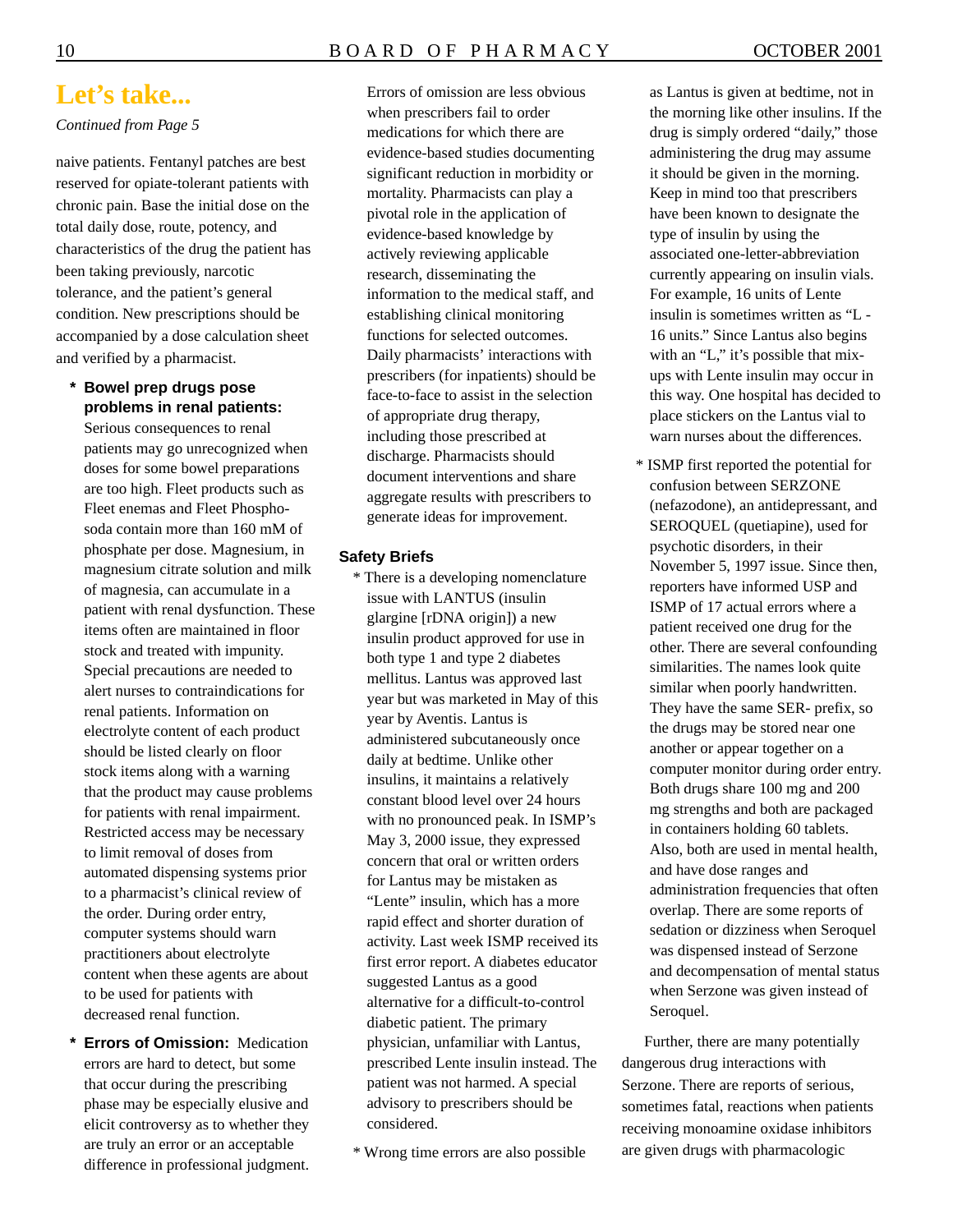properties similar to nefazodone. In vitro, nefazodone inhibits the cytochrome P450 3A4 isoenzyme and increases in plasma concentrations have been seen with coadministered drugs metabolized by this enzyme. If either of these drugs is used or may be used in the future at your practice site, we recommend that you take steps to prevent the possibility of medication errors. This can be achieved by educating staff and patients, adjustments in drug storage and computer mnemonics, use of reminders in the computer system and name alerts affixed to drug containers.

- \* *Hospital Pharmacy* included an article that demonstrates vincristine sulfate stability when diluted in the range of 20-50 mL and packaged in plastic syringes or IV bags (Trissel et al. Hosp Pharm 2001;36:740-5). Hopefully this will serve as a deterrent to inadvertent intrathecal injection since intrathecal doses of drugs are usually prepared in volumes less than 10 mL.
- \* In ISMP's July 28, 1999 and July 26, 2000 issues, they cautioned that poorly handwritten orders for AVANDIA (rosiglitazone maleate), an antidiabetic agent, can look like COUMADIN (warfarin). The opposite mix-up also could occur. Graphics of the misread prescriptions appear in ISMP's website at <www.ismp.org>. Although it is difficult to imagine that the two names might look alike when handwritten, the graphics make the possibility of confusion very clear. Complicating the issue is that both are available in 2 mg and 4 mg strengths, both are tablets, and, with either drug, patients are usually directed to take one tablet daily. These similarities increase the likelihood that patients will experience a dangerous mix-up. In a case just reported by a consumer given Coumadin by mistake, a severe intestinal bleeding episode resulted, requiring bowel resection. Since

accidental administration of either drug could pose a great danger to any patient, physicians, nurses, pharmacists and patients must be alerted to the possibility of medication errors. Prescribers should always include the medication's purpose on prescriptions and pharmacists and nurses should clarify the drug's purpose prior to dispensing and administration. We also recommend that reminders be added to pharmacy containers and computer system alerts. FDA and the manufacturers are aware of the problem.

\* ISMP has been given a "heads up" to look at current procedures for securing needle disposal boxes in patient care areas. According to a reporter, there have been several arrests made in the Kansas City, KS area involving suspects stealing entire boxes of used syringes. One suspect had more than 100 boxes from which he'd been extracting leftover opiates. More than 10 hospitals have been involved.

*Report medication errors to the USP Medication Errors Reporting Program (USP MERP). Call 1-800-23 ERROR (233 7767).* 

*Unless otherwise indicated, error reports referenced in this publication were received through the USP MERP, operated in cooperation with ISMP.* 

*E-MAIL: [ismpinfo@ismp.org](mailto:ismpinfo@ismp.org). [www.ismp.org.](www.ismp.org) HOTLINE: 1-800 FAIL SAFE (324 5723).* 

## **Preceptors, be careful when completing Intern Hours Affidavits!**

Increasingly, interns attempting to become licensed as pharmacists are faced with charges of unlicensed activity because their preceptors enter the wrong beginning dates on the intern's hours affidavit indicating that the intern was working **before** his/her permit was issued. The resolution of such problems delays the intern's registration as a pharmacist, frustrating both the intern and the employer waiting to hire him or her. Pharmacists who act as preceptors must review the issue dates on each intern's permit, and must not allow them to work as an intern before that date.

The bottom line is all licenses and registrations must be carefully checked for issue dates before hiring. Performing the duties of a pharmacist, a pharmacy intern, or a pharmacy technician before a license or registration is issued or after it has expired constitutes unlicensed activity and may be subject to disciplinary action by the Board.

# **C.U.R.E.S. Update**

#### **Schedule II Reporting Procedure**

Be sure that you are using the correct California Board of Pharmacy license number for your pharmacy when transmitting Schedule II controlled substance triplicate prescription information to Atlantic Associates. If your pharmacy has changed its license number due to a change of location or ownership since the Controlled Utilization Review and Evaluation System (C.U.R.E.S.) was implemented in 1998, please update your software to reflect the new license number. The correct license number is essential for accurate reporting.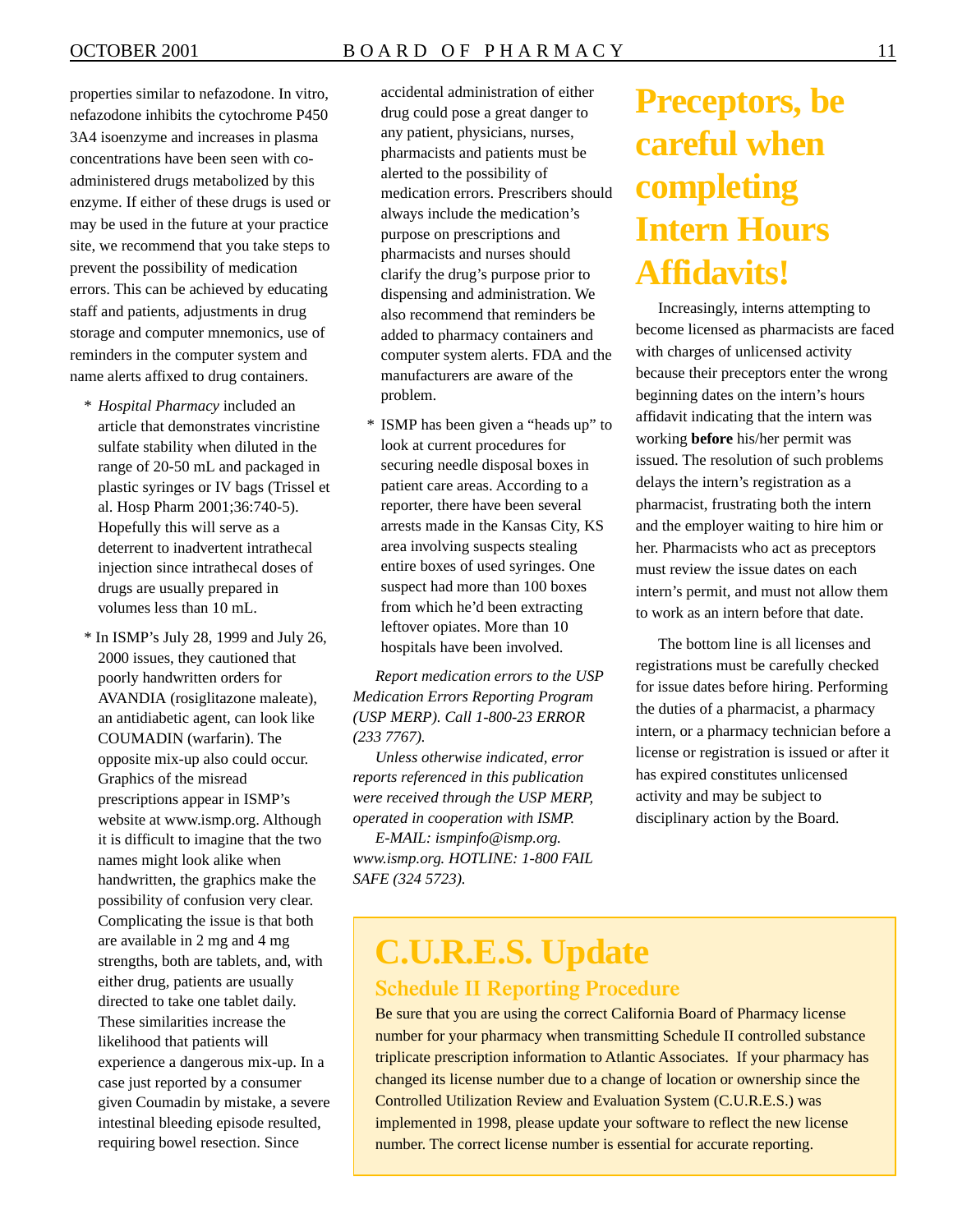## **Disciplinary Actions by the Board**

**CAUTION: The California Board of Pharmacy has approximately 63,000 registered individuals: pharmacists, pharmacy interns, pharmacy technicians, and exemptees?some of whom share the same names. All disciplinary action information is taken from court documents which may not include middle initials, etc., so when reviewing the Board's disciplinary actions, please read carefully for names, cities and license/registration numbers.** 

#### **PHARMACISTS/PHARMACIES**

#### **ZINA FRAYMAN (Non-licensed pharmacy owner), Mission Hills, CA and SHELL PHARMACY, PHY 41869, Van Nuys, CA and LANARK PHARMACY, PHY 41260, Van Nuys, CA**

**Violation:** For purposes of settlement only, respondents admitted to failing to maintain all records for inspection and a complete, current and accurate inventory of dangerous drugs; remaining closed for over 120 days; and failing to report a

change of ownership to the Board. **Action:** Both licenses revoked; prior to reinstatement of revoked permit or as a precondition for issuance of any permit related to Ms. Frayman, costs of \$12,000 must be paid in full.

**Effective:** March 28, 2000

#### **FRANK A. LEVANT, RPH 15637, Los Angeles, CA**

**Violation:** No admissions or findings of liability.

Action: Public reproval; payment of \$500 in costs.

**Effective:** September 21, 2000

#### **MARCEL DIENNET, President (Unlicensed) and THE DIENNET PHARMACY, PHY 41054, Beverly Hills, CA**

**Violation:** Being convicted of a crime substantially related to the practice of pharmacy (unlawful importing of controlled substances). **Action:** Revoked, stayed; three years'

## **Explanation of Disciplinary Language**

1. *Revoked* means the license is canceled, voided, annulled, rescinded. The right to practice or operate a Board of Pharmacy-licensed business is ended.

2. *Revoked, stayed; 60 days' suspension; three years' probation—*  "Stayed" means the revocation is postponed, put off. Professional practice or operation may continue so long as the licensee complies with specified probationary terms and conditions, which in this example includes 60 days' actual suspension from practice or operation. Violation of probation may result in the lifting of the stay and the implementation of the revocation that was stayed.

3. *Stipulation* indicates that the case is negotiated and settled prior to hearing (similar to an "out-of-court settlement" in civil court).

4. *Voluntary Surrender of License—*The licensee returns his or her license to the Board, subject to specific conditions of surrender and acceptance by the Board.

5. *Effective* indicates the date the disciplinary decision goes into operation.

6. *Statement of Issues* refers to the initial or accusatory pleading (filed by the Board) which commences the administrative procedure for denial of licensure to an applicant.

7. *Letter of Reprimand (or Reproval)* is a public document reproving a licensee for violations of Pharmacy Law.

8. *Writ of Mandate* indicates that the respondent has requested review of the Board's decision by the superior court.

probation; no new ownership; payment of \$4,500 in costs. **Effective:** December 15, 2000

#### **ATOOR SAMO, RPH 38900, Arroyo Grande, CA**

**Violation:** Respondent contested the charges and allegations contained in the accusation but stipulated that, if proven, said charges and allegations would be cause for discipline against the license. **Action:** Public reprimand. **Effective:** December 15, 2000

#### **ROBERT JOHN KELLY, RPH 29622, Huntington Beach, CA and R.J.'S PHARMACY, PHY 38185, Costa Mesa, CA**

**Violation:** For purposes of settlement only, respondent admitted that an audit of the pharmacy proved that excessive amounts of controlled substances were dispensed to a single patient and overages of dangerous drugs found; failed to maintain accurate acquisition and disposition records; numerous prescription errors; filled illegitimate prescriptions, some of which were altered or photocopied.

**Action: RPH—**Revoked, stayed; three years' probation; 60 days' suspension payment of \$16,000 in costs. **PHY—**  Revoked.

**Effective:** February 11, 2001

#### **PALM DRIVE HOSPITAL PHARMACY, HSP 41951, Sebastopol, CA**

**Violation:** For purposes of settlement only, respondent admitted that the complainant could establish a factual basis for the charges in the accusation and gave up its right to contest the charges; failing to accurately account for all controlled substances and to maintain effective controls against theft and diversion of dangerous drugs and controlled substances.

**Action:** Public reprimand; payment of \$3,500 in costs.

**Effective:** February 11, 2001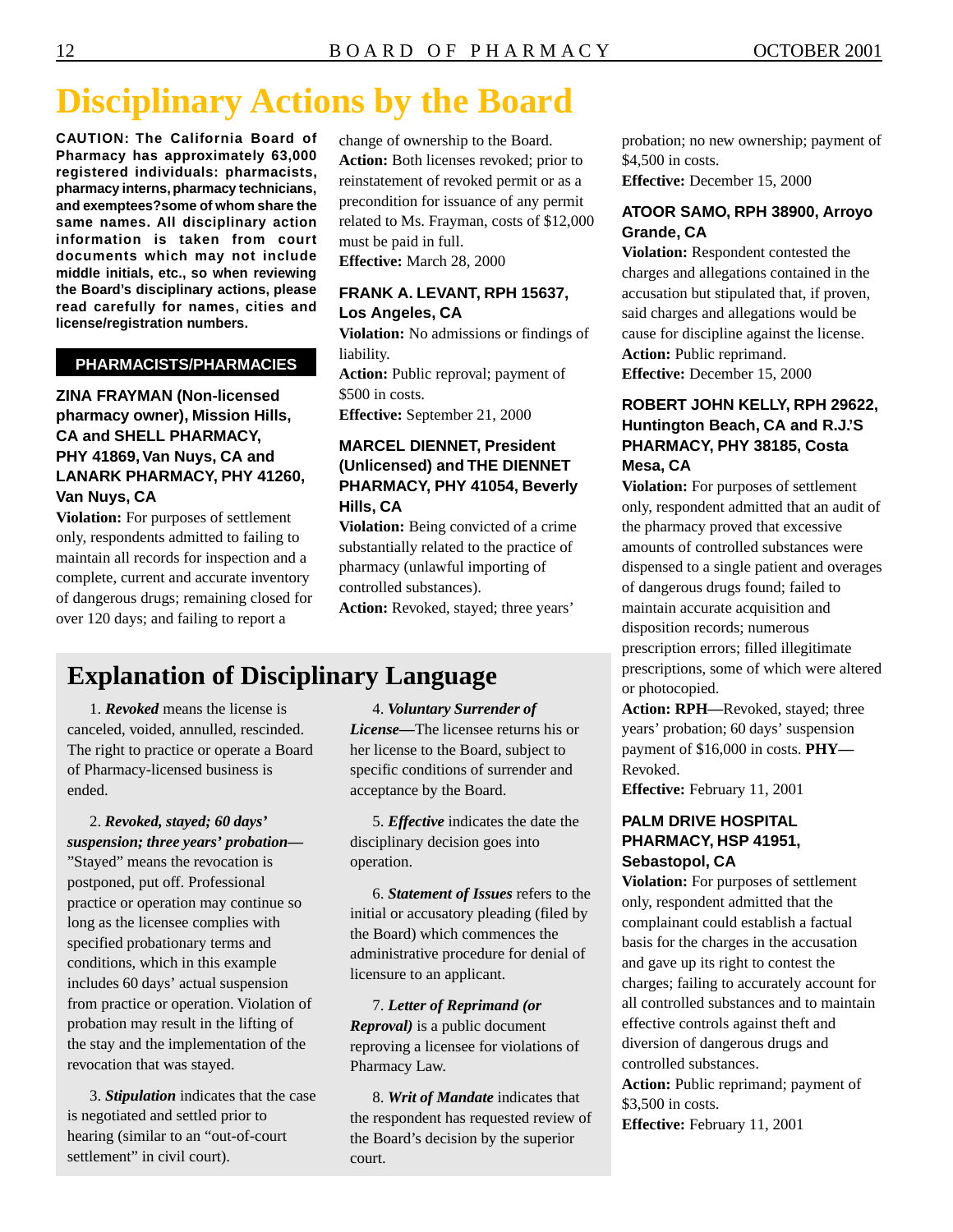#### **EMILIE JOAN PAPPAS, RPH 30224, Santa Rosa, CA**

diversion of dangerous drugs and **Violation:** For purposes of settlement only, respondent agreed that at a hearing the complainant could establish a factual basis for the charges in the accusation and gave up her right to contest the charges; failing to accurately account for all controlled substances and to maintain effective controls against theft and controlled substances. **Action:** Public reprimand. **Effective:** February 11, 2001

#### **TECHNICIANS**

#### **POLINA BRAILOVSHAIA, TCH 20757, Los Angeles, CA**

**Violation:** Being convicted of a crime substantially related to the qualifications of a technician (mail fraud).

**Action:** Revoked; payment of \$4,000 in costs; cannot petition for reinstatement for three years and until costs are paid in full.

**Effective:** December 4, 1999

#### **DONNA VIRGINIA BARKLEY, TCH 17775, Lucerne Valley, CA**

Violation: Being convicted of a crime substantially related to the qualifications, duties, and function of a pharmacy technician (Self use and possession of controlled substances). **Action:** Revoked.

**Effective:** October 22, 2000

#### **MICHAEL JEFFREY BORN, TCH 6929, Foster City, CA**

**Violation:** Admitting to multiple convictions for crimes substantially related to the qualifications, duties, and function of a pharmacy technician (DUI). **Action:** Revoked, stayed; three years' probation; suspended until certified by the Pharmacy Technician Certification Board; payment of \$1,600 in costs. **Effective:** December 15, 2000

#### **CHRISTOPHER J. RADTKE, TCH 5370, Petaluma, CA**

**Violation:** Diverting large quantities of dangerous drugs and controlled substances from the pharmacy where he was employed for his own use and for his wife, without prescriptions. **Action:** Revoked. **Effective:** February 11, 2001

#### **STATEMENT OF ISSUES**

#### **FABBIA DASARO, (Pharmacy technician applicant), San Pedro, CA**

**Violation:** Being convicted of a crime substantially related to the qualifications, duties, and function of a pharmacy technician.

**Action:** Application denied. **Effective:** February 11, 2001

## **Help is Waiting: Make the Call!**

If you have a problem with drugs, alcohol or mental illness, or live or work with a pharmacist who does, call the Pharmacists Recovery Program toll-free at **(800) 522-9198**. The purpose of the PRP is to identify and evaluate the nature and severity of the chemical dependency and/or mental illness, develop a treatment plan contract, monitor participation and provide encouragement and support. In the quickest, least stressful manner possible, the individual receives the proper help to face the problem, deal with it and, if possible, return to the profession as a contributing member.

The California Board of Pharmacy contracts with Managed Health Network, Inc. to provide assessment, referral, and monitoring services for the Pharmacists Recovery Program. The MHN has a network of professionals throughout California who specialize in the treatment of alcohol or other drug abuse and mental illness problems.

The program serves two purposes: (1) as a diversion program to which the Board may refer licensees, where appropriate, instead of, or in addition to, other means of disciplinary action, and (2) as a "confidential source of treatment for pharmacists who, on a strictly voluntary basis and without knowledge of the Board, desire to avail themselves of its services." (Business &Professions Code 4362) Additional information regarding this program can be found in B&PC 4370.

Calls to the PRP for information are confidential. So make that call! Help is waiting!

## **Disciplinary Guidelines Revised**

The Board of Pharmacy has revised its Disciplinary Guidelines, and the updated version will be added to the Board's website, *<www.pharmacy.ca.gov>*. These guidelines are to be followed in Board of Pharmacy discipline actions and become effective November 3, 2001.

The guidelines define and explain disciplinary language and categories and are produced for those involved in and affected by the disciplinary process: the general public, attorneys from the Office of the Attorney General and the Office of Administrative Hearings.

# **www.pharmacy.ca.gov.**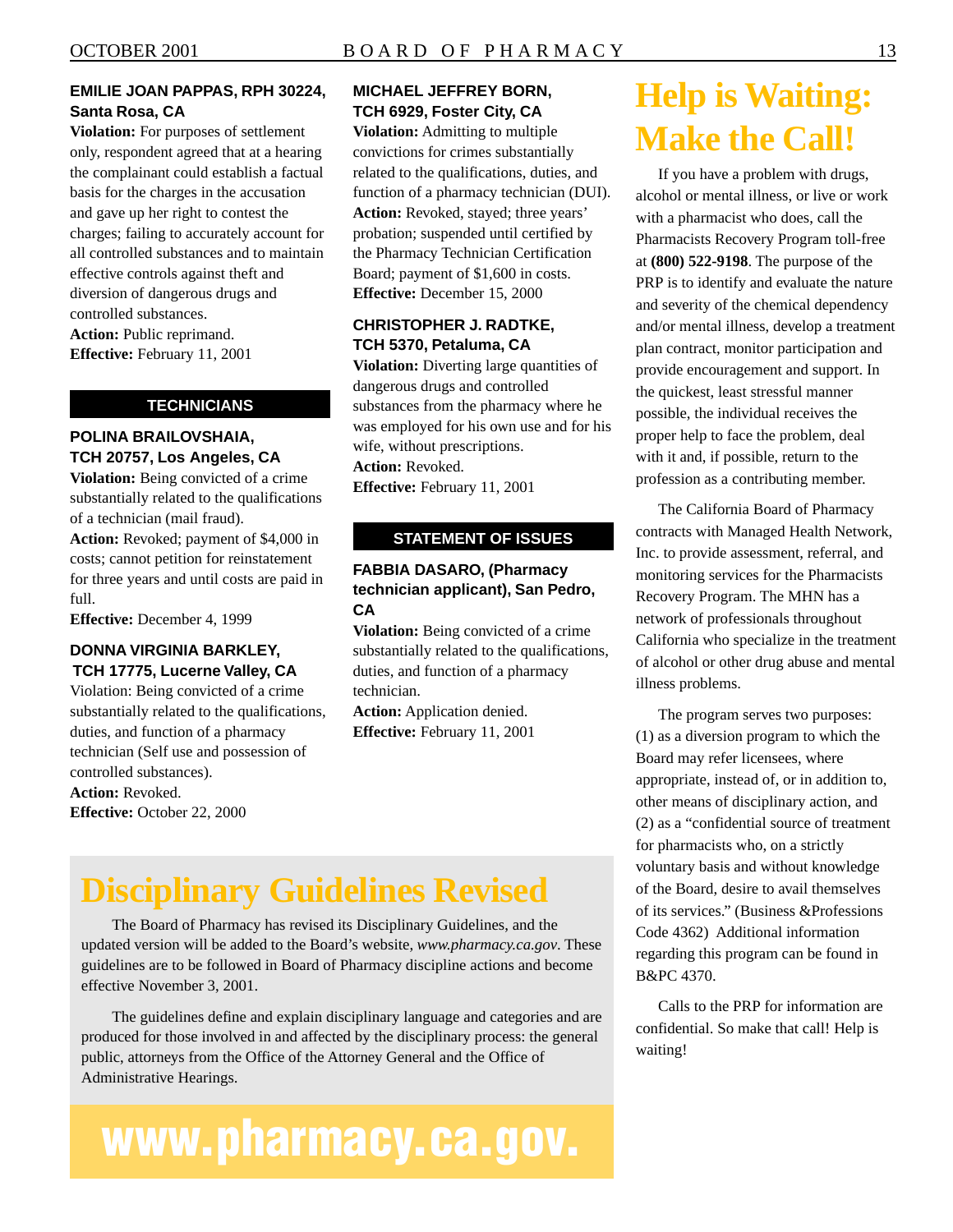

| <b>ORDER FORM</b>                                                                                      |                    |                                                           |                 |                                                                         |  |
|--------------------------------------------------------------------------------------------------------|--------------------|-----------------------------------------------------------|-----------------|-------------------------------------------------------------------------|--|
|                                                                                                        | <b>QTY</b>         |                                                           |                 | <b>TOTAL</b>                                                            |  |
| <b>PHARMACY LAWS FOR CALIFORNIA — Book</b>                                                             |                    | <b>X</b>                                                  | 14.95           |                                                                         |  |
| <b>PHARMACY LAWS FOR CALIFORNIA — Disc ©</b>                                                           |                    | $\mathsf{X}$                                              | 14.95           |                                                                         |  |
| <b>SHIPPING CHARGES</b><br>$$0.01 - 20.00$ \$4.95<br>$20.01 - 40.00$ \$ 5.95<br>$40.01 - 60.00$ \$7.95 |                    |                                                           |                 |                                                                         |  |
|                                                                                                        |                    |                                                           | <b>SHIPPING</b> |                                                                         |  |
|                                                                                                        |                    |                                                           |                 |                                                                         |  |
|                                                                                                        |                    |                                                           |                 |                                                                         |  |
|                                                                                                        |                    |                                                           |                 |                                                                         |  |
|                                                                                                        |                    |                                                           |                 |                                                                         |  |
| Important<br>Daytime Phone Mon-Fri. (                                                                  |                    |                                                           |                 |                                                                         |  |
| $\Box$ VISA $\Box$ MasterCard<br>□ AMEX □ Check or Money Order enclosed<br><b>Payment Method</b>       |                    |                                                           |                 |                                                                         |  |
| If payment by credit card, account number:                                                             |                    |                                                           |                 |                                                                         |  |
|                                                                                                        | <b>MERCHANDISE</b> | $60.01 - 80.00$ \$9.95<br>$80.01 + \dots + \dots + 10.95$ |                 | <b>PRICE EACH</b><br>CA Residents add 7.5% Tax<br><b>TOTAL ENCLOSED</b> |  |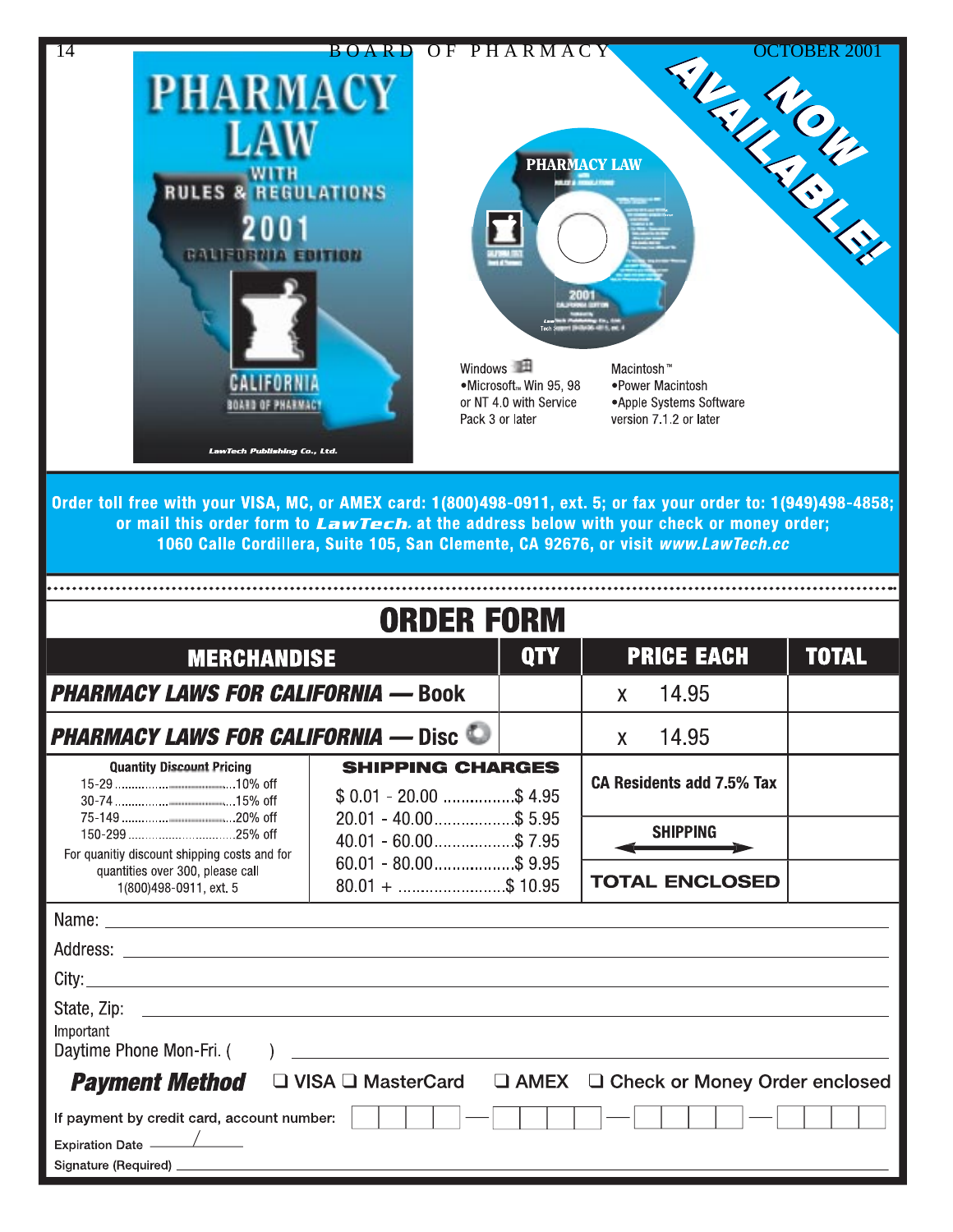### **CHANGE OF ADDRESS FORM Please fax to (916) 327-6308, or 322-3561, 323-5743 Or mail to the California State Board of Pharmacy at the above address.**

*Please Print Clearly* 

| Licensee Name:                                                                                                                                                                                                                                                                                          |                   |
|---------------------------------------------------------------------------------------------------------------------------------------------------------------------------------------------------------------------------------------------------------------------------------------------------------|-------------------|
| License, Permit, or Registration Number (Please include prefix - RPH, INT, TCH)                                                                                                                                                                                                                         |                   |
| Present address of record:                                                                                                                                                                                                                                                                              |                   |
| Please change my address of record to: (May be post office box, personal mail box, business address, etc.). This<br>address is accessible to the public via written request. All Board mailings-license renewal applications, license<br>renewals, newsletters, notices, etc.- will go to this address. |                   |
| Confidential residence street address (must be listed if the address of record is not your residence address):                                                                                                                                                                                          |                   |
| Social Security Number (for purposes of identification only)                                                                                                                                                                                                                                            | Telephone number: |
| Signature of licensee:                                                                                                                                                                                                                                                                                  | Date:             |